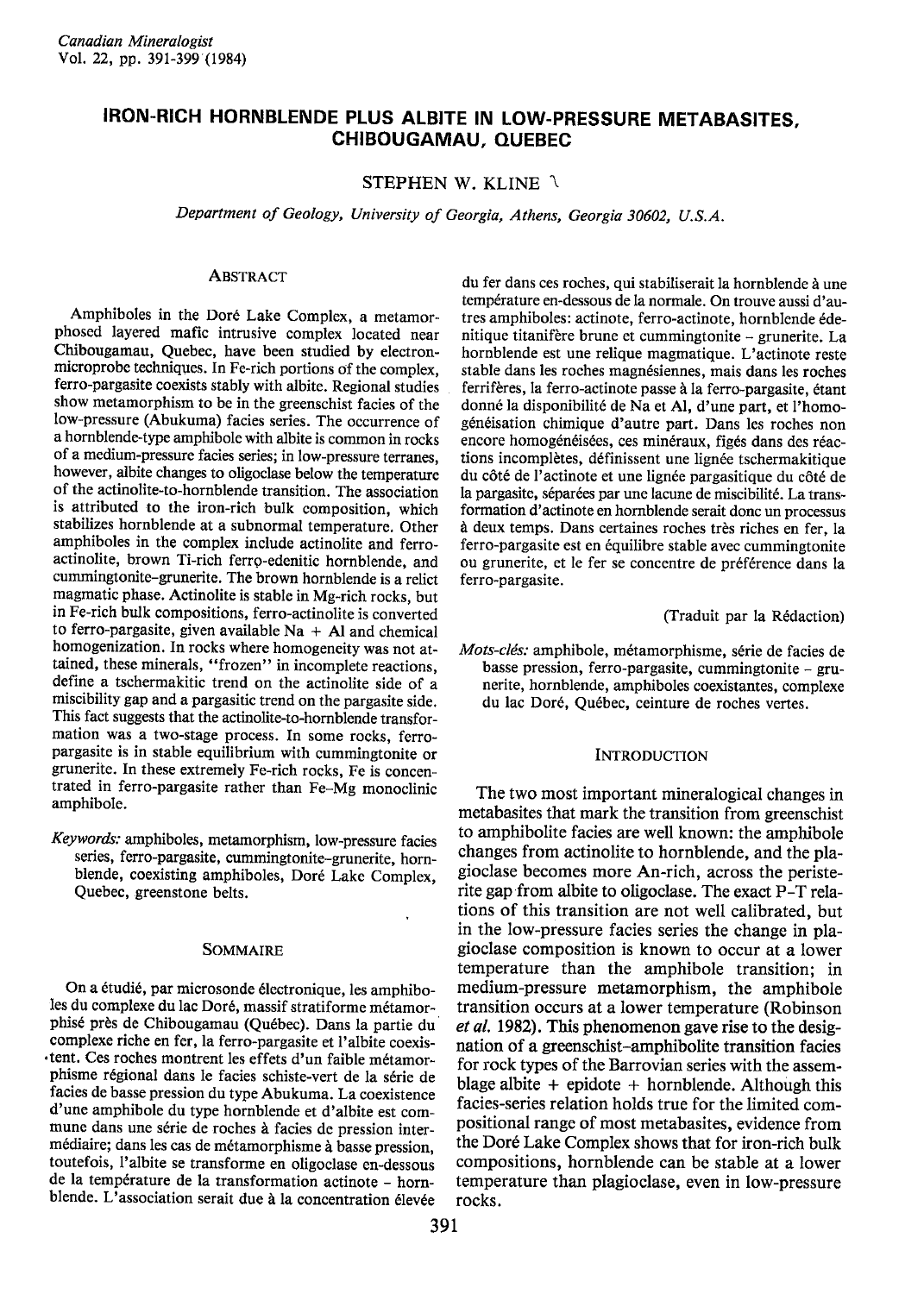# GEOLOGY OF THE DORÉ LAKE COMPLEX

The Doré Lake Complex is a metamorphosed Bushveld-like layered mafic body in the Archean Matagami-Chibougamau greenstone belt of the Superior structural province of Quebec (Allard 1970). The greenstone belt was regionally metamorphosed to the greenschist facies during Kenoran metamorphism; owing to the high geothermal gradient prevailing in the Archean, the metamorphic assemblages define a low-pressure facies series (Jolly 1978). Primary igneous cumulus textures are commonly well preserved, and metamorphism is essentially isochemical (Allard 1976).

The complex has been studied and mapped in fair detail by G.O. Allard and his students and colleagues. A good surnmary of their work was published by Allard (1970. The stratigraphy and disposition of the complex are shown in Figure l. Cryptic chemical layering similar to that in the Bushveld and other layered complexes has been demonstrated. The most notable changes in major elements, from the bottom to the top of the complex, are the decrease in Ca in primary plagioclase and the decrease in Mg/Fe in ferromagnesian minerals. Iron becomes

highly concentrated in the upper part of the Layered Zone. Pyroxenites there commonly contain over 25% combined FeO and  $Fe<sub>2</sub>O<sub>3</sub>$ , with most of the iron concentrated in the silicates. The complex is folded into an east-northeast-trending anticline with nearly vertical limbs, and is intruded in the axis by the Chibougamau pluton, a leucotonalite. The complex is truncated on the east by the Grenville Front. Rocks near the Grenville Front were affected slightly by Grenville metamorphism, as indicated by the presence of garnet in some lithologies.

### ANALYTICAL METHODS

Over 200 thin sections of samples collected by Allard and coworkers and by the present author were examined with the petrographic microscope. Eigbteen samples were selected from the major units of the upper Anorthosite Zone, Layered Zone and Sodagranophyre Zone for electron-probe microanalysis.

The chemical composition of the amphiboles was determined using a MAC 4005 electron-probe microanalyzer with 15 kV accelerating potential and a sample current of 0.015  $\mu$ A. At least five grains



FIG. 1. Map of the southern limb of the Doré Lake Complex, Quebec. This map is a simplified version of that of Caty (1970). The stratigraphy of the complex is also shown.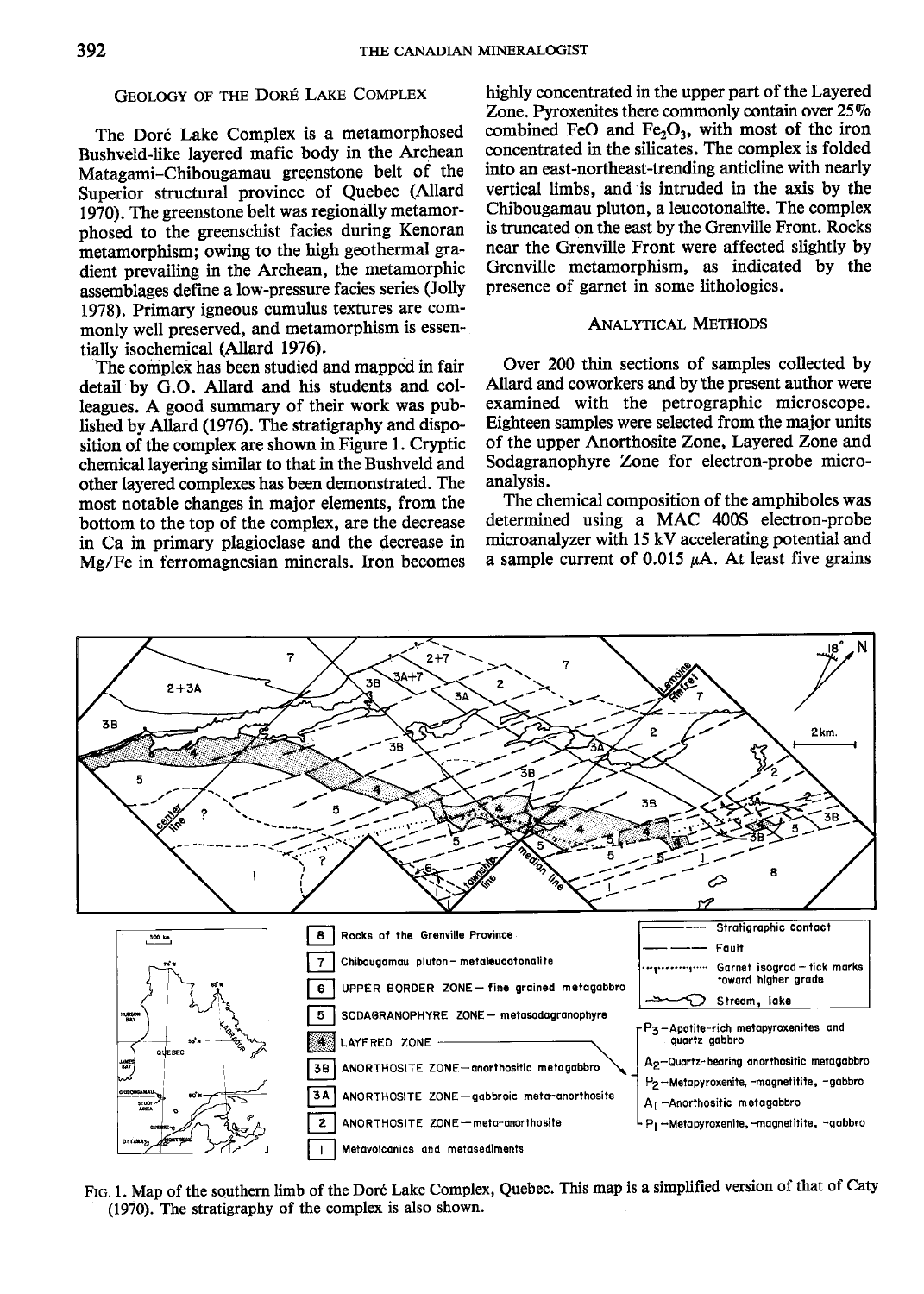of each amphibole species were analyzed in each sample with a 50-second counting time divided inro two 25-second intervals and a slight change in spot location between the intervals. X-ray spectra were analyzed by an energy-dispersion system, and raw data reduced to weight percent oxide by a computer program developed by J.C. Stormer. The following standards were used: Korath amphibole for Si, Al, Ti, Mg, Ca, Na and K, rhodonite for Mn, and a synthetic fayalite for Fe. Replicate analyses of Kakanui hornblende of known composition were made to estimate standard deviations for the sample analyses (see Table l).

A structural formula for the amphiboles was calculated from the oxides reported based on 23(O) as discussed in Robinson et al. (1982). If the sum of cations, excluding Na and K, is greater than 15, a factor is used to normalize the sum to 15. If the sum of the cations is less than 15, the total is nor normalized, and Na is assigned to M4 to make up the difference. Ferric iron is estimated by assigning some of the iron to  $Fe<sup>3+</sup>$  so as to achieve a total positive charge of 46.

This particular method was chosen because it allows distribution of Mn, Fe and Mg into the  $M4$ site. Since many of these rocks show cummingtonite

coexisting with hornblende, the hornblende should be saturated with respect to these components in the M4 site. This method also minimizes the calculated amount of  $Fe<sup>3+</sup>$ , whereas normalizing to 13 cations exclusive of Ca, Na and K maximizes  $Fe<sup>3+</sup>$ . Since metamorphic rocks commonly are quite reduced, the real  $Fe<sup>3+</sup>$  content should be closer to the minimum value calculated than to the maximum value.

Names are assigned to the amphiboles according to Leake (1978). Representative compositions are given in Table 1.

#### PETROLOGY AND MINERAL CHEMISTRY

The rocks studied in detail consist of metagabbros, metaferrogabbros, metaferropyroxenites and metasodagranophyres. In addition to amphiboles, the typical mineral assemblages contain albite  $+$ quartz + clinozoisite-epidote  $\pm$  chlorite  $\pm$  titanite  $\pm$  opaque minerals  $\pm$  primary apatite ( $\pm$  garnet near the Grenville Front). Biotite occurs in some of the granophyres; stilpnomelane and tourmaline are rare accessories in some rocks. Four main kinds of amphibole were found: (l) actinolite ferro-actinolite, in all the above lithologies, with

|   |                                                                                            | A                                                                | в                                                               | c                                                               | D                                                                | Е                                                               | F                                                                | G                                                               | н                                                              | I                                                                             | J                                                               | к                                                                        | T.                                                              | M                                                            |
|---|--------------------------------------------------------------------------------------------|------------------------------------------------------------------|-----------------------------------------------------------------|-----------------------------------------------------------------|------------------------------------------------------------------|-----------------------------------------------------------------|------------------------------------------------------------------|-----------------------------------------------------------------|----------------------------------------------------------------|-------------------------------------------------------------------------------|-----------------------------------------------------------------|--------------------------------------------------------------------------|-----------------------------------------------------------------|--------------------------------------------------------------|
|   | SiO <sub>2</sub><br>A1203<br>T102<br>Fe0*<br>MnO<br>MgO<br>CaO<br>Na <sub>2</sub> 0<br>K2Ō | 54.7<br>1.9<br>0.2<br>10.4<br>0.4<br>17.2<br>11.4<br>n.d.<br>0.1 | 40.3<br>19.9<br>0.1<br>16.4<br>0.5<br>6.9<br>12.1<br>1.7<br>0.5 | 52.3<br>0.7<br>0.1<br>29.8<br>0.5<br>12,8<br>0.6<br>n.d.<br>0.1 | 42.3<br>10.1<br>2.6<br>20.4<br>n.d.<br>7.8<br>11.2<br>1.3<br>1,2 | 40.4<br>12.4<br>0.2<br>23.2<br>0.0<br>5.8<br>11.2<br>0.9<br>0.9 | 52.7<br>1.8<br>0,1<br>16.9<br>0.4<br>12.5<br>12.5<br>n.d.<br>0.1 | 39.4<br>15.7<br>0.2<br>24.3<br>0.4<br>3.4<br>11.8<br>1.3<br>0.7 | 50.0<br>1.3<br>0.3<br>34.4<br>1.1<br>8.7<br>1,8<br>n.d.<br>0.2 | 42.8<br>9.3<br>1.7<br>25.2<br>0.2<br>5.5<br>10.9<br>2,0<br>0.5                | 38.1<br>17.7<br>0.2<br>25.5<br>0.3<br>2.2<br>10.5<br>2.5<br>0.5 | 52.9<br>1.0<br>0.0<br>21.3<br>n.d.<br>10.2<br>12.3<br>n.d.<br>0.1        | 38.6<br>14.6<br>0.7<br>28.9<br>0.5<br>0.2<br>11.2<br>1.7<br>2.1 | 0.4<br>0.3<br>0, 2<br>0.3<br>0.1<br>0.3<br>0.1<br>0.6<br>0.1 |
|   | Total                                                                                      | 96.3                                                             | 98.4                                                            | 96.9                                                            | 96.9                                                             | 95.0                                                            | 97.0                                                             | 97.2                                                            | 97.8                                                           | 98.1                                                                          | 97.5                                                            | 97.8                                                                     | 98.5                                                            |                                                              |
| т | S1<br>AL(IV)                                                                               | 7.86<br>0.14                                                     | 5.97<br>2.03                                                    | 7.95<br>0.05                                                    | 6.52<br>1,48                                                     | 6.36<br>1.64                                                    | 7.79<br>0.21                                                     | 6.13<br>1.87                                                    | 7.80<br>0.20                                                   | 6.65<br>1.35                                                                  | 5.97<br>2.03                                                    | 7.91<br>0.09                                                             | 6.17<br>1.83                                                    |                                                              |
| С | AI(VI)<br>$T_1$<br>$F_2$<br>$F_3$<br>$F_4$<br>Mg<br>Mn                                     | 0.19<br>0.02<br>$\blacksquare$<br>1.11<br>3.68<br>$\blacksquare$ | 1.45<br>0.01<br>$\overline{\phantom{a}}$<br>2.01<br>1.53<br>۰   | 0.09<br>0.01<br>$\blacksquare$<br>2.00<br>2.90<br>-             | 0.36<br>0.30<br>$\overline{\phantom{a}}$<br>2.54<br>1,80<br>۰    | 0.66<br>0.03<br>0.45<br>2.50<br>1.36<br>÷                       | 0.11<br>0.01<br>0.06<br>2.03<br>2.76<br>0.03                     | 1.01<br>0.02<br>0.27<br>2.89<br>0.78<br>0.03                    | 0.02<br>0.03<br>0.08<br>2.85<br>2.02<br>$\blacksquare$         | 0.35<br>0.20<br>$\overline{\phantom{0}}$<br>3.17<br>1,28<br>$\qquad \qquad =$ | 1.25<br>0.03<br>٠<br>3.21<br>0.51<br>$\blacksquare$             | 0.09<br>-<br>$\overline{\phantom{0}}$<br>2,64<br>2,27<br>$\blacksquare$  | 0.92<br>0.08<br>$\blacksquare$<br>3.86<br>0.04<br>0.07          |                                                              |
| B | $Fe2+$<br>Мn<br>Ca<br>Nа                                                                   | 0.14<br>0.05<br>1.76<br>-                                        | 0.02<br>0.06<br>1.91<br>0.01                                    | 1.79<br>0.06<br>0,10<br>-                                       | 0.10<br>$\frac{1}{2}$<br>1.85<br>0.05                            | 0,10<br>$\qquad \qquad \blacksquare$<br>1.89<br>0.01            | 0.02<br>1.98<br>$\blacksquare$                                   | ۰.<br>0.03<br>1.97<br>۰                                         | 1.56<br>0.15<br>0.29<br>-                                      | 0.10<br>0.02<br>1.81<br>0.07                                                  | 0.14<br>0.04<br>1.76<br>0.06                                    | 0.02<br>$\overline{\phantom{0}}$<br>1.97<br>$\qquad \qquad \blacksquare$ | -<br>$\overline{\phantom{0}}$<br>1.92<br>0.08                   |                                                              |
| A | Nа<br>K                                                                                    | 0.01                                                             | 0.47<br>0.09                                                    | -<br>0.02                                                       | 0.34<br>0.24                                                     | 0.28<br>0.18                                                    | $\blacksquare$<br>0.03                                           | 0,41<br>0.14                                                    | -<br>0.04                                                      | 0.52<br>0.11                                                                  | 0.70<br>0.09                                                    | -<br>0.03                                                                | 0.44<br>0.43                                                    |                                                              |
|   | Na(B)<br>Ca +<br>$Mg/(Mg + Fe^{2+})$                                                       | 1.76<br>0.75                                                     | 1.96<br>0.46                                                    | 0.10<br>0.43                                                    | 1,90<br>0.41                                                     | 1.90<br>0.34                                                    | 1.98<br>0.58                                                     | 1.97<br>0.21                                                    | 0.29<br>0.31                                                   | 1,88<br>0.28                                                                  | 1.82<br>0.13                                                    | 1.97<br>0.46                                                             | 2,00<br>0.01                                                    |                                                              |

|  | TABLE 1. REPRESENTATIVE COMPOSITIONS OF AMPHIBOLE |  |  |
|--|---------------------------------------------------|--|--|
|  |                                                   |  |  |

Microprobe analyses. FeO\* = total Fe as FeO. Oxide percents rounded off to nearest tenth; 0.0 = detected,<br>but less than 0.05; n.d. = not detected. Formulas calculated accoording to text. A-B: actinolite and ferroam<br>pargas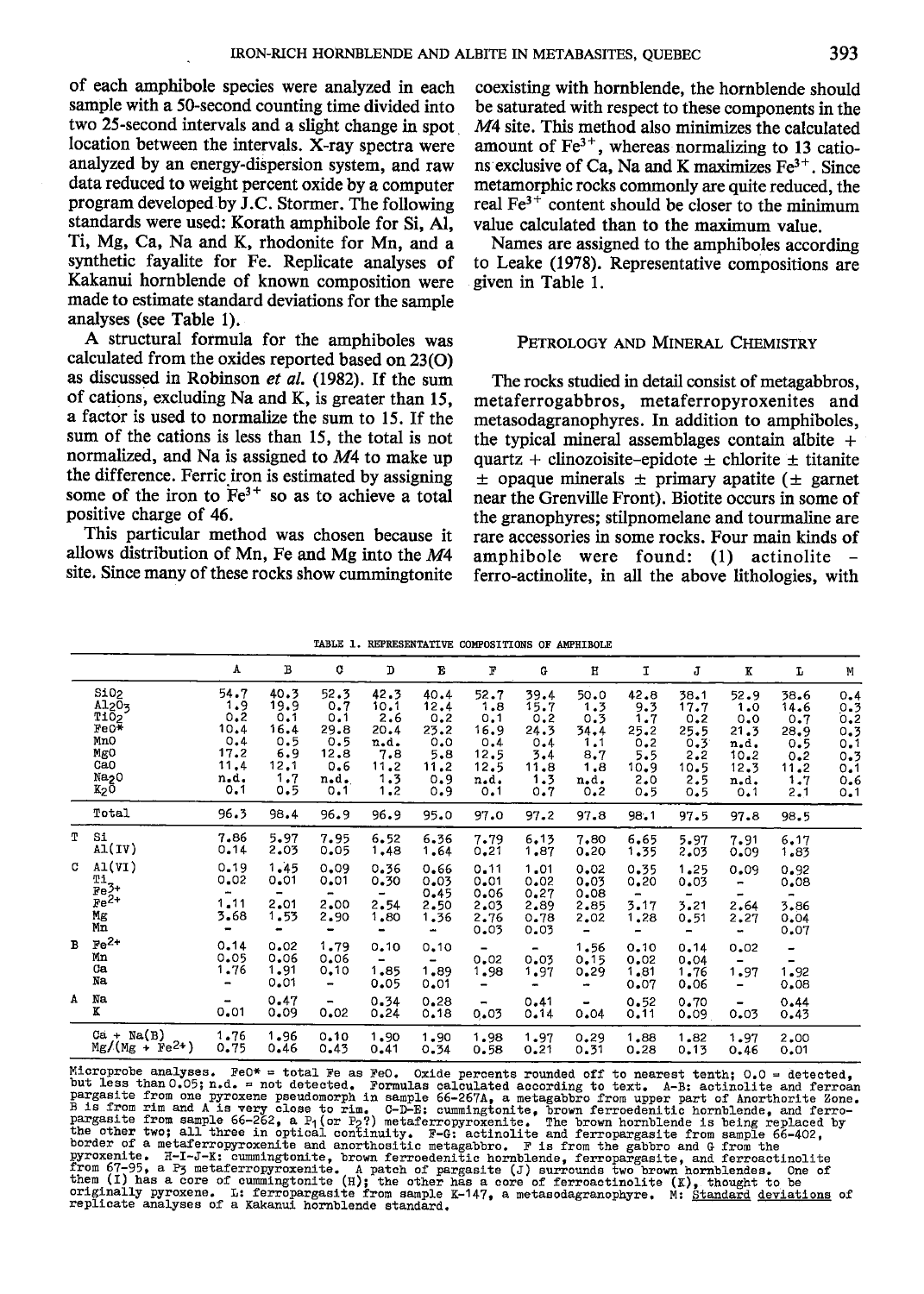decreasing abundance and increasing iron content toward the top of the complex, (2) blue-green ferro-pargasitic hornblende - ferro-pargasite, also in all the lithologies, with increasing abundance and increasing iron content toward the top, (3) cummingtonite - grunerite, in certain metapyroxenites and metagabbros, as discussed below, and (4) brown ferro-hornblende - ferro-edenitic hornblende in all lithologies, but more prevalent in iron-rich rocks. A number of relatively unmetamorphosed rocks occur in the complex; these preserve primary plagioclase and, less commonly, clinopyroxene and orthopyroxene. The existence of these rocks is probably due to a scarcity of metamorphic fluids or the relative impermeability of some parts of the complex.

Ferro-actinolite and ferro-pargasite are pseudomorphic after clinopyroxene. The proportion of ferro-pargasite relative to ferro-actinolite generally increases toward the more iron-rich upper part of the complex. Where they occur together, the actinolite forms the main part of the pseudomorphs and ferro-pargasite occurs as a rim against plagioclase and commonly as patches within the pseudomorphs. Boundaries are sharp between the two amphiboles. In some cases, the pseudomorph is a single crystal with optical continuity of actinolite and ferro-pargasite; in others it is a polycrystalline



FIG. 2. Calcic amphiboles of sample 67-95, a metaferropyroxenite of the P3 member of the Layered Zone. The cation values are taken from structural formulas calculated from electron-probe data on individual grains. The filled-in triangle represents two identical compositions. Nomenclature according to Leake (1978). In A, the names toward the left pertain to an  $A$ -site occupancy less than 0.50, and the names toward the right pertain to an  $A$ -site occupancy greater than 0.50. Note that both the brown and green hornblendes have a pargasitic trend (arrows) and that much overlap occurs between the two.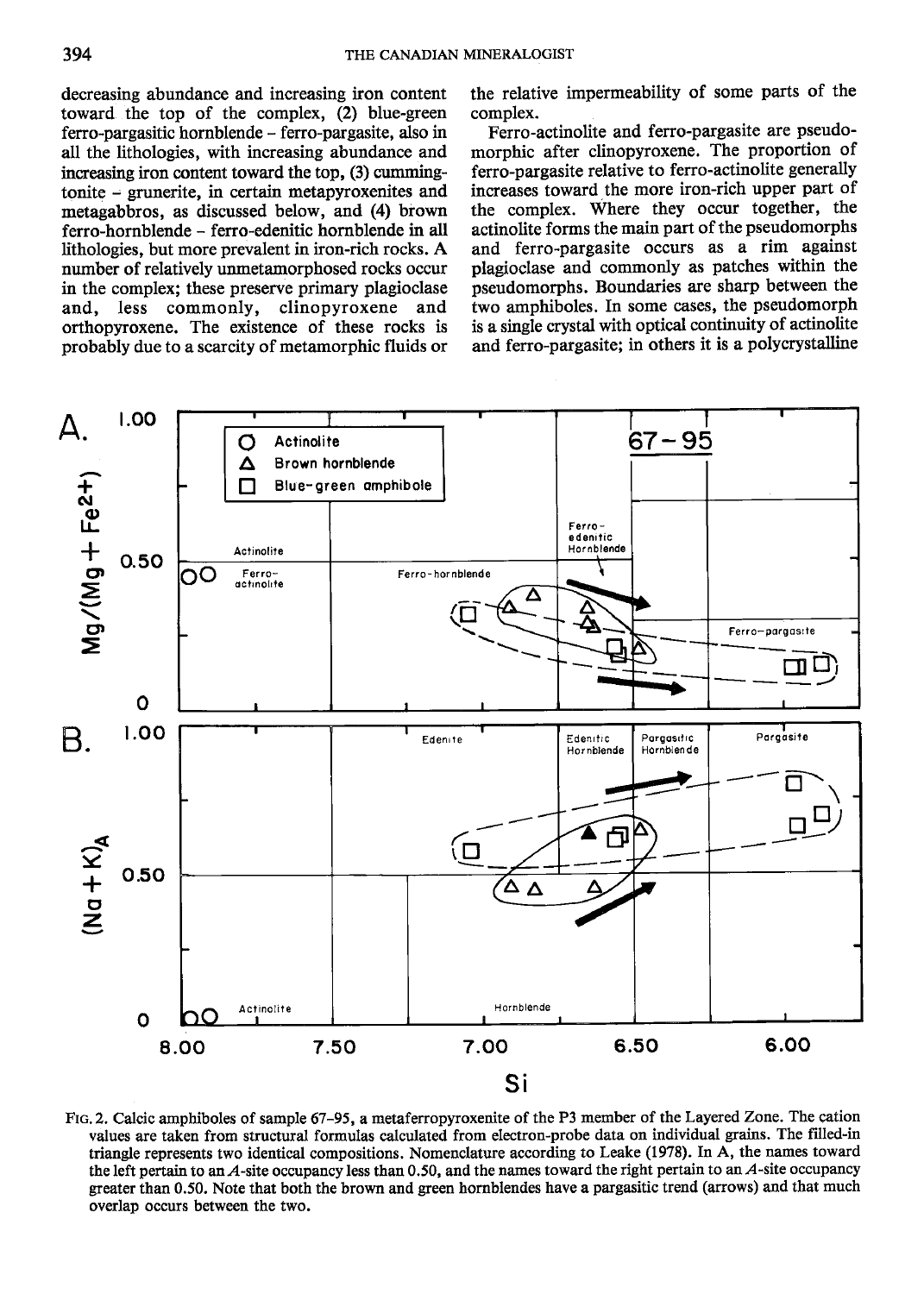felted intergrowth, the boundary between actinolite and ferro-pargasite domains still being sharp.

In most occurrences, cummingtonite (or grunerite) is the product of metamorphic replacement of orthopyroxene or fayalite. Sample 67-11 contains relicr orthopyroxene partly altered to cummingtonite (and clinopyroxene partly altered to actinolite and ferro-pargasite). In sample 67-81, pseudomorphs after orthopyroxene and fayalite now consist of grunerite with a thick reaction-rim of ferro-pargasite + garnet against plagioclase. In both cases the plagioclase is primary. Because the plagioclase is essentially unaltered, it appears that little to no Ca, Na and Al have been released which might otherwise have reacted with grunerite to form ferro-pargasite in these samples.

The brown hornblende in these rocks is a relict magmatic hornblende. Unmetamorphosed rocks and relict textures in metamorphosed rocks show the brown hornblende as a rim on and inclusions in clinopyroxene and occasionally as a rim on orthopyroxene and as independent crystals. It has an intercumulus texture against euhedral cumulus plagioclase. Its relatively high Ti content, which imparts the brown color, is indicative of the relatively high temperature of formation.

In most cases, the brown hornblende is either nor affected by metamorphism and has a sharp boundary against ferro-actinolite and ferro-pargasite, or is partly converted to ferro-pargasite. In some grains in sample 67-81 and in some metaferropyroxenites,

the brown hornblende is metamorphosed to ferro-pargasite and to members of the cummingtonite - grunerite series. In sample 66-262, the relationship is clear; a large pseudomorph has a patchy intergrowth of ferro-pargasite and cummingtonite in optical continuity with relict brown ferro-edenitic hornblende (see Table I for compositions).

#### EQUILIBRIUM COEXISTENCE OF AMPHIBOLES

As all four types of amphibole coexist in some of the rocks, it is important to identify which are stable. The stability of the amphiboles is very dependent on bulk composition. The brown hornblende is stable in Mg-rich bulk compositions, but in Fe-rich rocks it is converted to ferro-pargasite. In many cases, the compositions of several grains of brown hornblende in one sample define a trend toward a pargasitic composition, and in many cases brown and green patches grade imperceptibly into each other. Sample 67-95 (Fig. 2) shows not only the pargasitic trend for brown hornblende but even a compositional overlap with the blue-green amphibole. The occurrence in many rocks of fresh-looking brown hornblende with sharp boundaries against ferro-pargasite is probably due to paucity of metamorphic fluids to aid reaction.

Cummingtonite (or grunerite) and ferro-pargasite coexist stably in rocks of ferropyroxenitic bulk composition (ow in plagioclase) and in metaferrogabbros that have unaltered plagioclase. That they are both



FIG. 3. Magnesium-to-iron ratio in coexisting calcic and monoclinic Fe-Mg amphiboles. Circles represent data taken from Klein (1968, Table 5); triangles represent data from this study.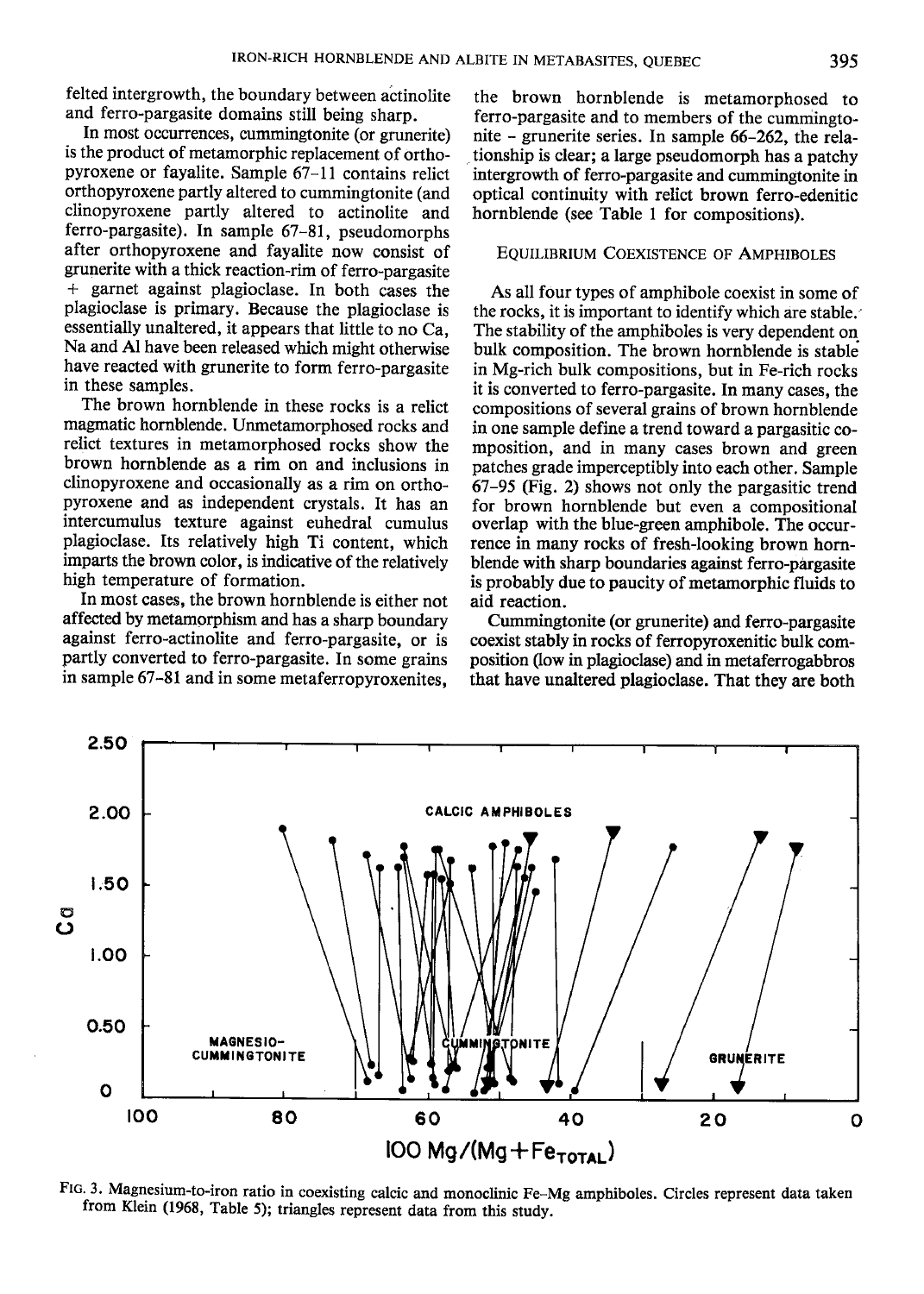stable is best illustrated in sample 66–262 (mentioned above), where the brown hornblende is partly replaced by an intergrowth of ferro-pargasite and cummingtonite. In other parts of the thin section, ferro-pargasite and cummingtonite occur together as an intergrowth of distinct prismatic crystals. In rocks where altered plagioclase is present to release sufficient Ca, Na and Al, cummingtonite is not found.

Klein (1968) studied stable cummingtonite and hornblende pairs in rocks of a generally higher Mg/Fe ratio than most found in this study. In most of his rocks, iron was partitioned into cummingtonite relative to hornblende, but for the most iron-rich bulk compositions, a tendency was observed for the hornblende to be the more iron-rich phase. This phenomenon is confirmed in the very iron-rich rocks of the Doré Lake Complex, where the ferro-pargasite is consistently richer in Fe than the coexisting Fe/Mg clinoamphibole (see Fig. 3).

In the more iron-rich rocks of the complex, actinolite is rare and apparently was not stable at peak metamorphic conditions. The instability of ferro-actinolite is inferred from the examples where brown hornblende has altered to ferro-pargasite + cummingtonite (or grunerite). In sample 67-81, for



Fro.4. Calcic amphiboles from sample 6?-81, a partly altered metaferrogabbro of the P3 member of the Layered Zone. Atomic proportions are taken from structural formulas calculated from electron-probe data on individual grains. Nomenclature according to Leake (1978). Note that with respect to the elements portrayed, the brown hornblende compositions fall between the pargasitic and the actinolitic amphiboles. The ferro-pargasite has more Al, less Si, greater (Na + K), and lower Mg/Fe than the brown hornblende, whereas ferro-actinolite has less A1, more Si, lower (Na + K) and slightly higher Mg/Fe than brown hornblende. The brown hornblende could almost isochemically provide, as breakdown products, tie combination of the other two amphiboles. In place of actinolite, however, grunerite occurs with ferro-pargasite as a breakdown product.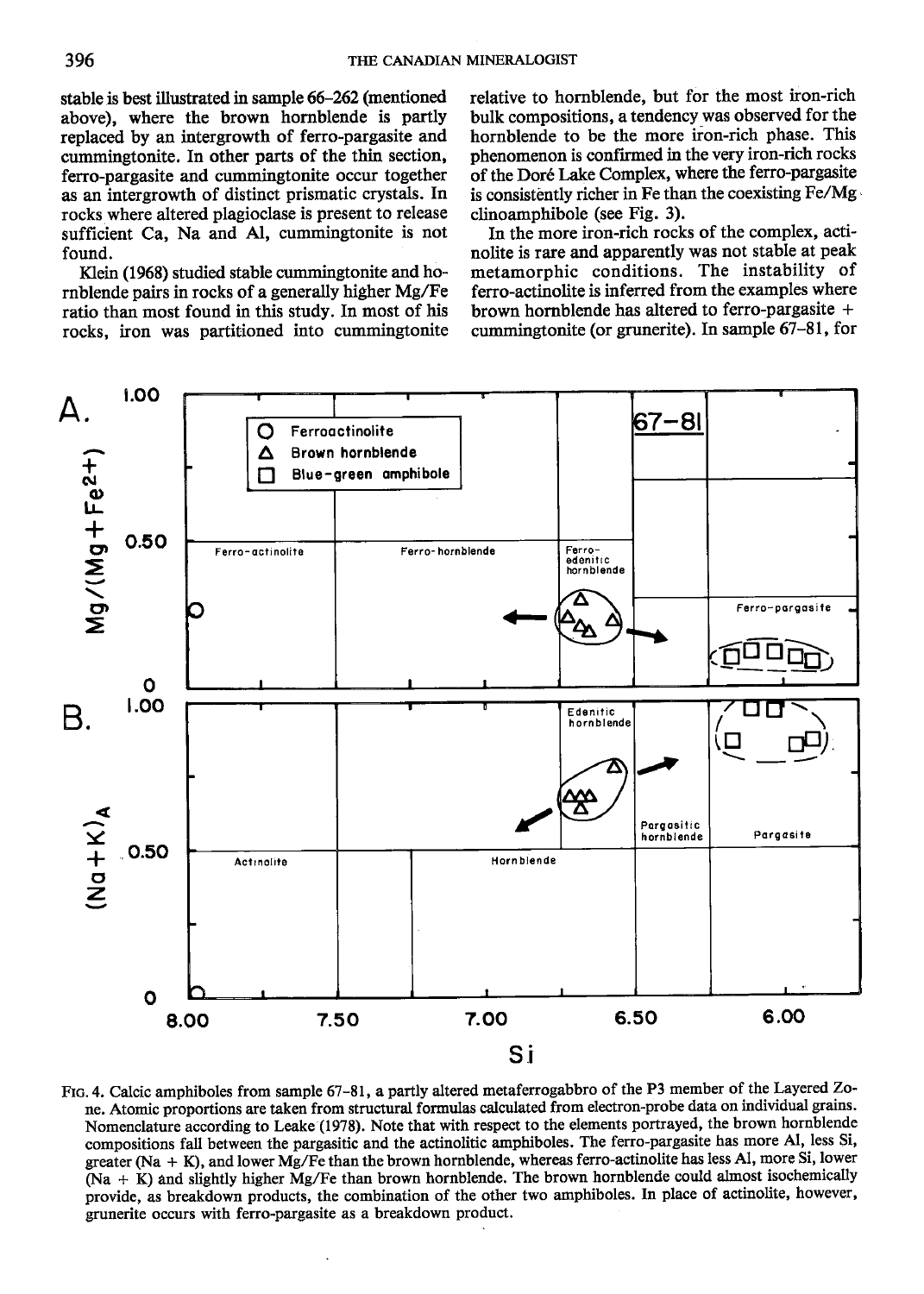example (Fig. 4), brown hornblende has altered to ferro-pargasile plus grunerite. Visual inspection of Figure 4 and mass-balance calculations show that the brown hornblende could almost isochemically break down into a combination of ferro-actinolite and ferro-pargasite. Instead, the brown hornblende breaks down to grunerite plus ferro-pargasite by releasing Ca and taking up Fe. In addition, the actinolite in such samples occurs only in pyroxene pseudomorphs that have reaction rims of ferro-pargasite and is not found as a product from brown hornblende. The actinolite is therefore thought to have been unstable in these bulk compositions when chemical homogenization has occurred.

Actinolite is stable in more magnesian bulk-compositions. In gabbros of the upper part of the Anorthosite Zone, pyroxenes are altered to actinolite with only a thin rind of ferroan pargasite, and in the even more Mg-rich lower parts of the Anorthosite Zone, actinolite is the sole amphibole with no pargasite, even in contact with plagioclase.

A fairly wide scatter along a pargasitic trend occurs in the compositions of blue-green amphibole. This is thought to be due to incomplete chemical homogenization in these rocks. It is thought that if chemical homogeneity and equilibrium were attained, the stable blue-green amphibole would have a composition similar to those of the more Al-rich ferro-pargasite in these compositional trends.



Ftc.5. Calcic amphiboles from sample 66-267A, a partly altered metagabbro from the upper part of the Anorthosite Zone. Atomic proportions are taken from structural formulas calculated from electron-probe data on individual grains. Nomenclature according to Leake (1978). Actinolite compositions fall along a tschermakitic trend, and hornblende compositions fall on a pargasitic trend (arrows emphasize these trends). The compositional gap between them is thought to be due to immiscibility.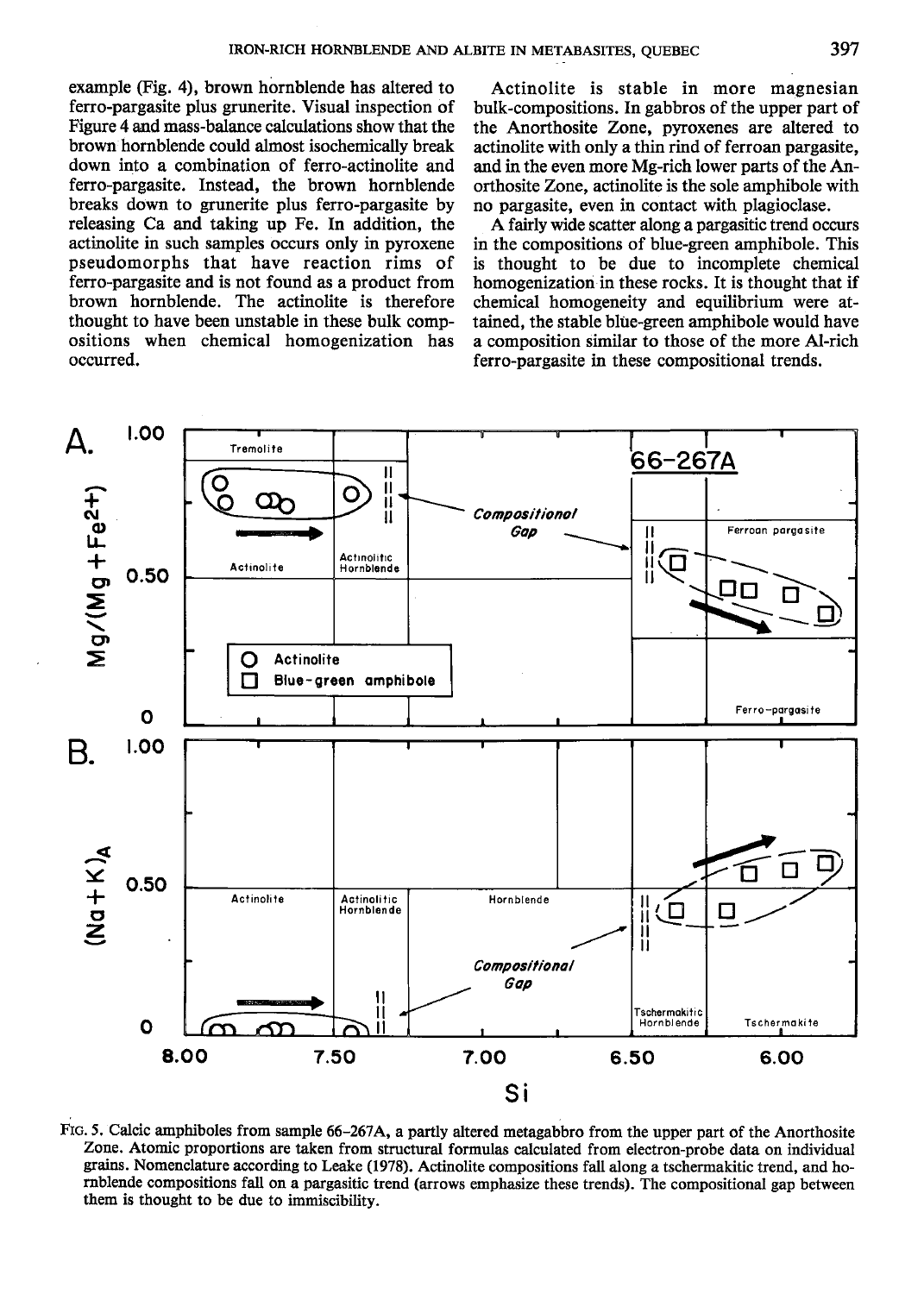# DISCUSSION AND CONCLUSIONS

In a low-grade stage of metamorphism, perhaps during burial metamorphism (Jolly 1978), most of the rocks of the complex had their pyroxenes converted to actinolites and Fe-Mg monoclinic amphibole, and plagioclase altered to albite  $+$  epidote. During a later, higher-grade stage, reactions of some still fresh plagioclase, or albite  $+$  epidote, with ferro-actinolite and with Fe-Mg amphibole produced ferro-pargasite in iron-rich rocks. These reactions apparently occurred under a low activity of water, leaving some rocks partly unaltered. Paucity of water and incomplete chemical homogenization also explain the occurrence of relict ferro-actinolite and brown hornblende and the wide compositional scatter along a pargasitic trend for the blue-green amphibole.

At the peak of metamorphism, ferro-actinolite was unstable in the presence of available  $Na + Al$  and reacted to form femo-pargasite. In many of the rocks chemical homogeneity was not attained, leaving ferro-actinolite in the core of pyroxene pseudomorphs coexisting with ferro-pargasite on the rim. Effects of the solvus between the two can be seen in the partly reacted grains that are "frozen" in various compositions along the chemical pathway between them. Where ferro-actinolite is rimmed by ferro-pargasite, a sharp boundary occurs, and a wide gap between actinolite compositions and pargasite compositions is present. In a few (for example, Fig. 5), ferro-actinolite compositions occur along a trend to ferro-actinolitic hornblende, with no compositional change other than aluminum enrichment; then there is a compositional jump to ferro-tschermakitic or ferro-pargasitic hornblende with greater  $A$ -site occupancy and a trend toward ferro-pargasite. There seems to be a two-stage effect in the coupled substitutions that transform actinolite into hornblende (Grapes 1975, Robinson et al. 1982). As ferroactinolite converts to ferro-pargasite, first there is a simple tschermakitic substitution, and subsequently the composition crosses the solvus with combined edenitic and tschermakitic substitutions giving a pargasitic trend.

In the iron-rich portions of the Doré Lake Complex, "hornblende" (i.e., ferro-pargasite) is in stable equilibrium with albite at a greenschist grade in a low-pressure facies-series environment. In contrast, metabasalts in the surrounding metavolcanic rocks have typical greenschist-facies assemblages (Allard 1970. A medium-pressure overprint could be called upon to produce the hornblende-albite coexistence for parts of the complex very close to the Grenville Front, but some of the rocks in this study containing ferro-pargasite are up to 9 km from the Front. Furthermore, blue-green amphibole is reported from the northern limb of the complex, over 28 km from the Grenville Front. Partially analyzed compositions (Baskin 1975) are similar to those of ferro-pargasite in this study. Even within a few hundred metres of the Grenville Front, it is only in the iron-rich parts of the complex that the blue-green hornblende occurs.

It is the iron-rich nature of these amphiboles that is thought to stabilize "hornblende" at lower temperatures than normal. The lower-temperature stability of iron-rich hornblende was also noticed by Harte & Graham (1975). A lower-temperature transition from actinolite to hornblende for iron-rich bulk compositions can be predicted from experimental studies, which show that ferro-actinolite is stable only under reducing conditions and at lower temperature than more Mg-rich actinolite (Ernst 1968).

Because the Mg,/Fe ratio is a strong factor in fixing the limits of amphibole stability in metabasites, bulk-rock composition should be considered when determining isograds for the greenschist- to amphibolite-facies transition. The relatively minor compositional differences among most typical metabasalts probably would not greatly affect the temperature of the actinolite-to-hornblende transition, but in iron-rich terranes or lithologic units, the compositional effect on this transition is significant. In low-pressure terranes, the plagioclase transition occurs at a lower temperature than the amphibole transition for average metabasite compositions, but in iron-rich rocks this relationship can be reversed. The occurrence of a transitional facies from greenschist to amphibolite facies, wilh the assemblage albite  $+$  epidote  $+$  hornblende, is not dependent on pressure alone, but also on the Mg/Fe ratio of the bulk composition.

#### **ACKNOWLEDGEMENTS**

Field work for this report was partly funded through a research grant given to the Department of Geology at the University of Georgia by the AMAX Foundation. Special thanks are given to G.O. Allard for field orientation, use of many samples and informative discussion, and to J.A. Whitney for much help and encouragement throughout the study. Thanks are also given to Cornelis Klein, the referee, and to R.F. Martin and M.E. Fleet, for comments that significantly improved the manuscript.

#### **REFERENCES**

ALLARD, G.O. (1970): The Doré Lake Complex, Chibougamau, Quebec - a metamorphosed Bushveld-type layered intrusion. In Symposium on the Bushveld Complex and Other Layered Intrusions (D.J.L. Visser & G. von Gruenewaldt, eds.). GeoL Soc. S. Afr. Spec. Publ. 1, 477-491.